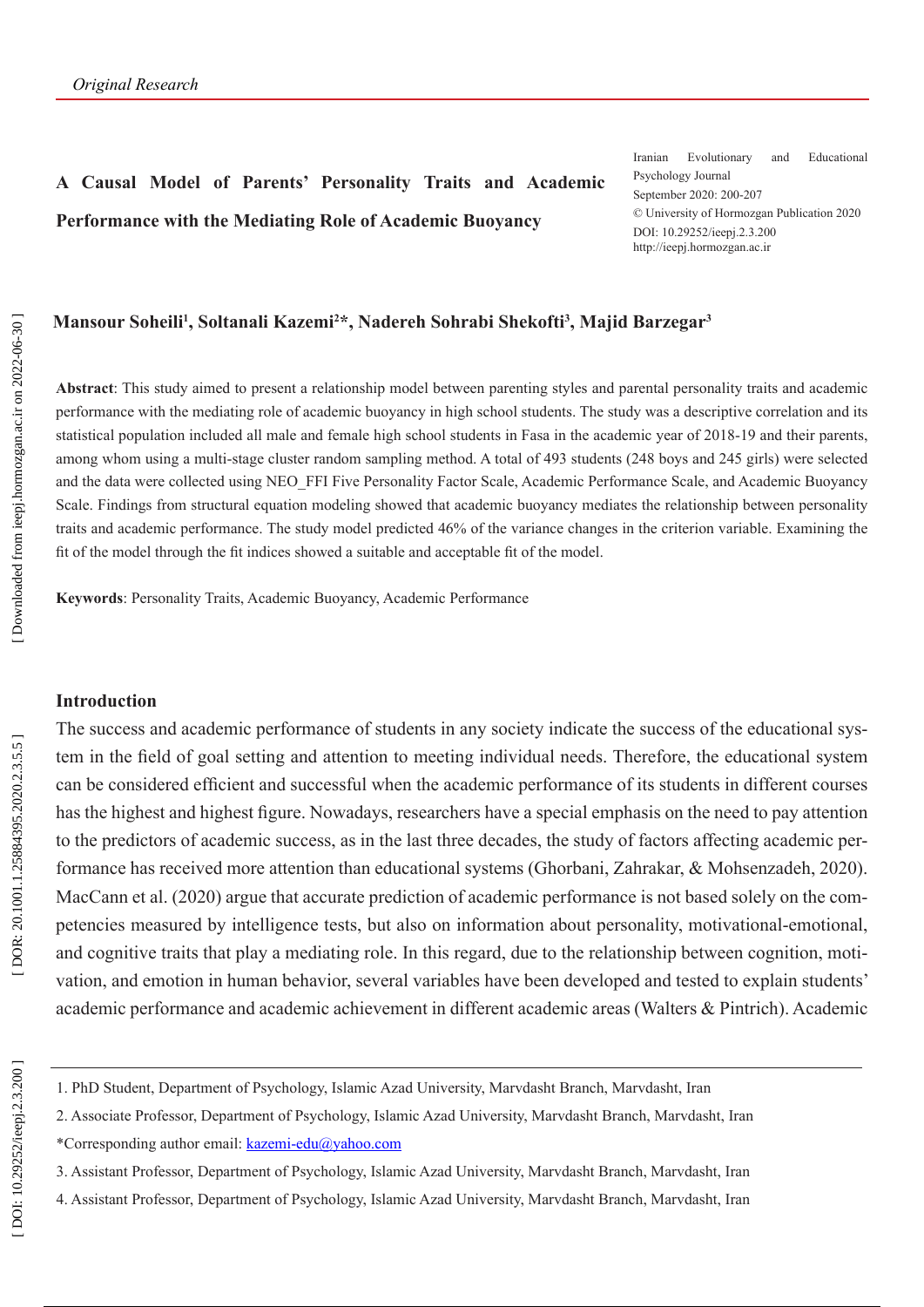performance affects important aspects of people's lives such as promotion to higher education, getting a better job, better social status, more satisfaction, etc. (Galla et al., 2014). Among these, the role of antecedents and factors affecting academic performance should also be considered and it seems that one of the antecedents of academic performance is academic buoyancy, which can also be examined concerning their personality traits. The concept of academic buoyancy has been proposed by Martin and Marsh (2009) as a method of examining constructive and positive reactions to a variety of barriers experienced by students in the current academic year or schools, such as high-risk exam pressures, poor grades, etc. Martin and Marsh (2009) argue because resilience specifically refers to individuals' capacity to respond constructively to major academic challenges and barriers; its application is limited to the challenges and difficulties that are specific to the daily academic life of the majority of students. The results of numerous studies show that academic buoyancy, which reflects academic resilience in the context of positive psychology, is a factor (Collie et al., 2017; Miller, Connolly, & Maguire, 2013; Putwain, Wood, & Pekrun, 2020). This affects the ability to deal with the challenges and obstacles of daily academic life (Colmar, Liem, Connor, & Martin, 2019; Martin & Marsh, 2020; Rezaei Gazki, Delavar, & Samavi, 2019).

Personality is an "abstract concept," meaning that it is something like the energy in physics that is not observable but is inferred through a combination of behavior, thoughts, motivation, emotion, and so on. Personality makes the difference between all people (humans) from each other. But these differences are only in some "features and characteristics". Freud considers personality to be a combination of the three elements of "insti tution, self, transcendence." (Mayer, 2007) considers personality as a dynamic organization of the perceptual, passive, voluntary, and physical aspects of man. Personality traits are a precursor to academic performance and academic buoyancy. Motowidlo, Hooper, and Jackson (2006) believe that personality traits can predict situational behaviors. These traits interact with situations and the environment. This determines the behavior and how you interact with others. Due to this, we expect that the way people interact and communicate with others, like many other activities, will be influenced by their personality. The effect of personality dimensions on behavior and cognition causes behavioral, cognitive or non-cognitive consequences in such a way that it has a significant effect on the rate of academic buoyancy and subsequently in the organization and implementation of education programs and students' treatment of current academic challenges (Bauer & Liang, 2003). Parents' personality traits can also determine their educational status and performance due to their children's close relationship with them. Many of a child's personality traits are influenced by parental personality traits. Parents raise their children in different ways based on their cultural patterns and ideals. In many education al and professional environments and situations, individual abilities are emphasized as the main factor of success, but it should be noted that abilities alone cannot be a factor of success, but individual differences between individuals should be considered as important and effective factors in the job and academic success of individuals (Poropat, 2014). A review of the research background shows that there is a significant relation ship between personality traits and academic performance (Chamorro□Premuzic & Furnham, 2003; Hakimi, Hejazi, & Lavasani, 2011; Hazrati-Viari, Rad, & Torabi, 2012). Furthermore, there is a relationship between personality traits and academic buoyancy (Martin, 2013; Martin, Colmar, Davey, & Marsh, 2010; Putwain, Connors, Symes, & Douglas-Osborn, 2012) as well as academic buoyancy and academic performance (Mar tin, 2014; Putwain & Daly, 2013; Putwain, Daly, Chamberlain, & Sadreddini, 2016).

The importance of the mentioned findings on the one hand and the lack of studies related to the interactive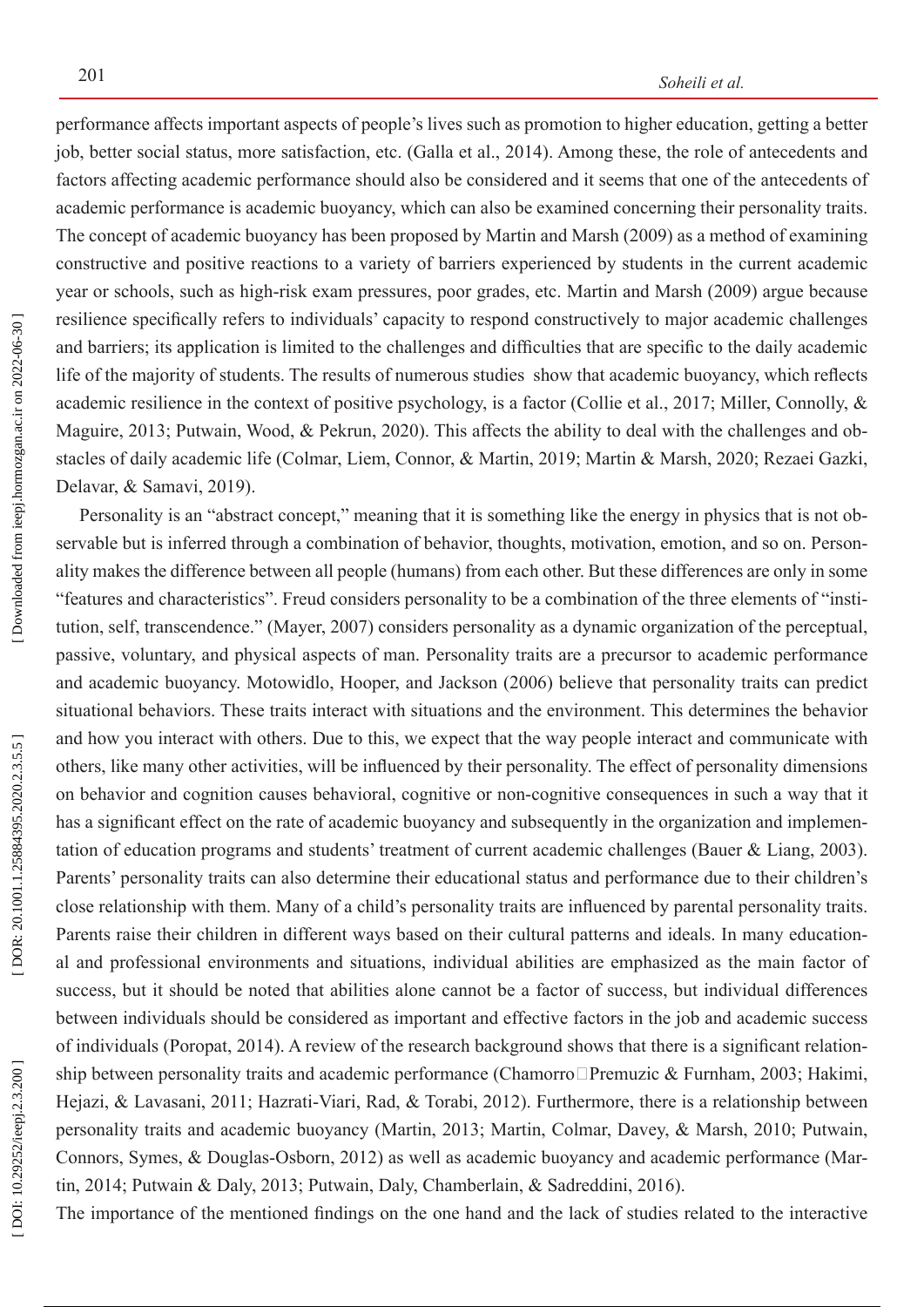study of these variables in the educational context of the country, on the other hand, has been the most important motivator for the present study. In this regard, an attempt was made to investigate and explain the mediating role of academic buoyancy in the relationship between parents 'personality traits and students' ac ademic performance. Therefore, the hypothesis of the present study has been expressed and examined in the following format: Academic buoyancy plays a significant mediating role in the relationship between parental personality traits and academic performance in high school students.

#### **Material and Method**

The present research design is a descriptive correlation in which the hypothetical relationships between the variables of the research model in the form of structural equation methods have been investigated. In this study, personality traits play a role as an exogenous variable, academic buoyancy as a mediating variable, and academic performance as an endogenous variable. The statistical population of this study was all male and female high school students in Fasa in the academic year of 2018-19 who were studying in high schools in Fasa. To estimate the sample using a multistage cluster random sampling method, 493 students (248 girls and 245 boys) were selected as a statistical sample. Out of 14 boys 'schools and 14 girls' schools in Fasa, four girls 'schools and four boys' schools were randomly selected and two classes were selected from each school. Students in selected classes were the sample size, and the parents of the same students also participated in the statistical sample.

After collecting the scales, statistical analysis was performed on data from 493 people (245 boys and 248 girls) as a final sample. The following scales were used to collect data.

**A) Five-factor personality scale NEO\_FFI:** NEO questionnaire is one of the newest questionnaires related to the evaluation of personality construction based on the perspective of factor analysis. In terms of reflecting the 5 main factors, this test is considered as a comprehensive model based on factor analysis today and its wide application in evaluating the personality of healthy people as well as in clinical affairs can be one of the most appropriate tools for evaluating personality. The NEOPI-R Personality Questionnaire replaces the NEO test developed in 1985 by McCreery and Costa. This questionnaire measures 5 main personality factors and 6 characteristics in each factor or other words 30 characteristics. In the standardization of the NEO test, which was performed by Grossi Farshi (Joshanloo, Daemi, Bakhshi, Nazemi, & Ghafari, 2010) on a sample of 2000 students from Tabriz, Shiraz, and medical universities of these two cities, the correlation coefficient of the 5 main dimensions was between 0.56 and 0.87 has been reported. Cronbach's alpha coefficients in each of the main factors of penness to Experience, Conscientiousness, Extraversion/Introversion, Agreeableness, and Neuroticism were 0.86, 0.73, 0.56, 0.68, and 0.87, respectively. To evaluate the content validity of this test, the correlation between the two forms of the personal report (S) and the observer evaluation form (R) was used. The maximum correlation was 0.66 in the extraversion factor and the minimum was 0.45 in the adjustment factor cited by Grossi Farshi (Joshanloo et al., 2010). In the present study, the reliability of this scale was determined by calculating Cronbach's alpha, the value of which was 0.89 for irritability, 0.81 for extroversion, 0.75 for openness, 0.78 for compatibility, and 0.91 for conscientiousness.

**B) Academic Performance Scale:** To measure academic performance, the academic performance test in the Dortaj, Mousavi, and Rezaei (2013) has been used. This test has 48 questions. Some questions affect only one factor while others affect more than one factor. This questionnaire measures five factors of self-efficacy,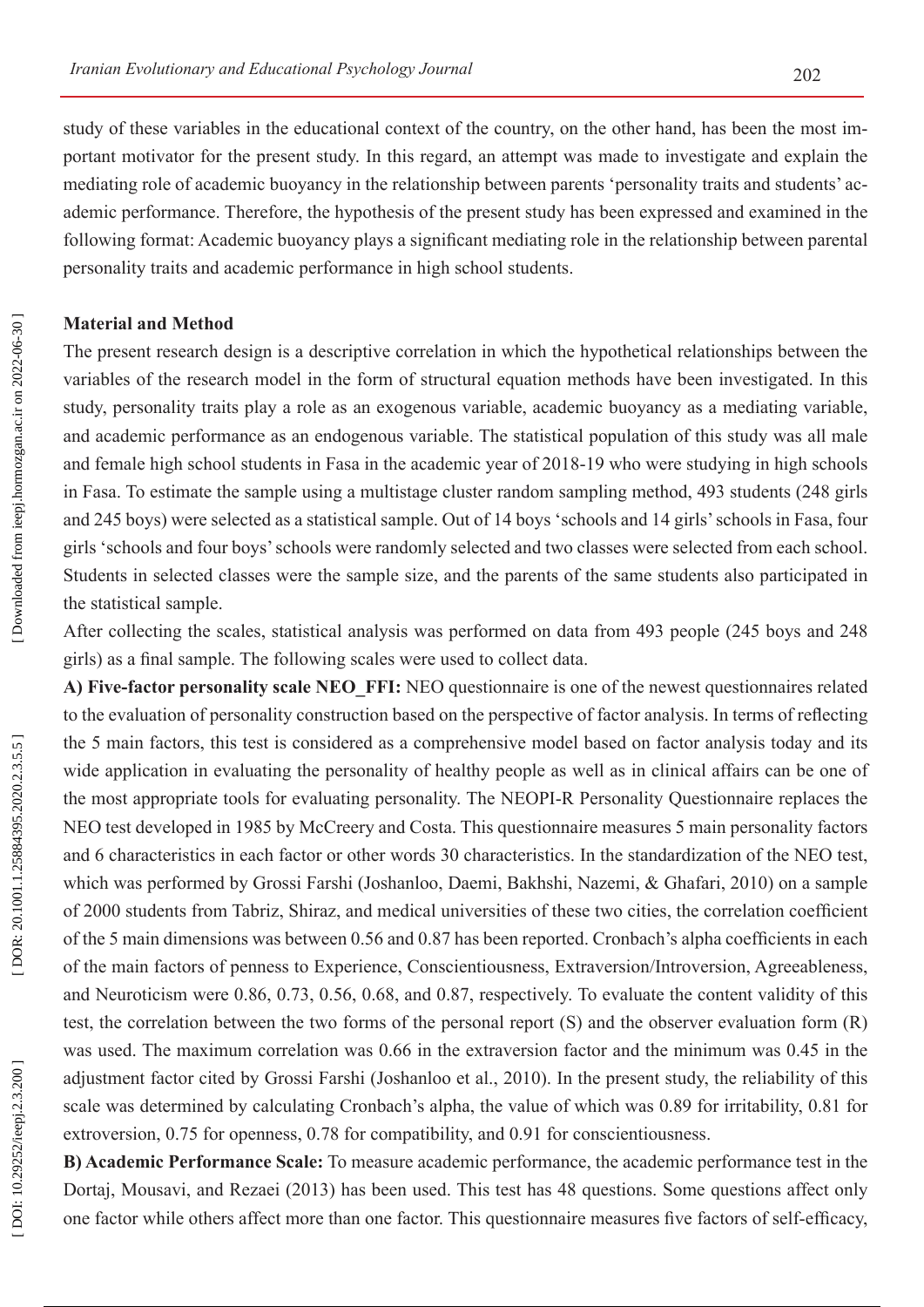emotional effects, planning, lack of outcome control, and motivation. The reliability of this test was obtained by Dortaj et al. (2013) by the internal consistency method (Cronbach's alpha, 0.73). The degree of reliability obtained in each of the areas related to academic performance is the first factor (0.92), the second factor (0.93), the third factor  $(0.73)$ , the fourth factor  $(0.74)$ , and the fifth factor  $(0.72)$ . In the present study, the reliability of this questionnaire was determined by calculating Cronbach's alpha, the value of which was 0.92 for the whole scale, 0.84 for self-efficacy, 0.91 for planning, 0.88 for emotional effects, and 0.82 for lack of outcome control and 0.79 was obtained for the motivation component.

**C) Academic Buoyancy Scale:** Martin (2013) Academic Buoyancy Scale were used to measure the Academic Buoyancy Scale. The responses on the Martin and Marsh (2009) scale are calculated on a 7-point Likert scale (strongly disagree 1, strongly agree 7). The Martin and Marsh scales were stable in terms of internal consis tency and retesting (Cronbach's alpha, 0.80, and retest, 0.67). In Iran, Cronbach's alpha coefficients obtained by deleting item 8 were equal to 0.80 and the retest coefficient was equal to 0.73. Also, the correlation range of items with the total score is 0.51 to 0.68 (Jahedizadeh, Ghonsooly, & Ghanizadeh, 2019). In the present study, the reliability of this questionnaire was determined by calculating Cronbach's alpha, the value of which was 0.87 for the whole scale. Note that the conditions of the research were explained to all participants in the research and after obtaining their permission; their answers were used as the main data in this research.

# **Results**

In this section, first, the descriptive findings of the research variables and then the model test results are presented. Descriptive findings related to the mean, standard deviation, minimum and maximum scores of the subjects on the research variables are shown in Table 1.

| Variable                  | Mean  | <b>SD</b> | Min. | Max. |
|---------------------------|-------|-----------|------|------|
| Academic Buoyancy         | 38.45 | 2.58      | 32   | 45   |
| Planning                  | 59.40 | 6.20      | 28   | 70   |
| Lack of Outcome Control   | 11.84 | 2.81      | 5    | 18   |
| <b>Emotional Effects</b>  | 23.83 | 5.90      | 8    | 37   |
| Motivation                | 52.72 | 5.22      | 21   | 65   |
| Efficacy                  | 31.20 | 3.35      | 15   | 38   |
| Neurosis                  | 21.37 | 6.73      | 12   | 38   |
| Extroversion-Introversion | 46.04 | 4.86      | 32   | 60   |
| New Experiences           | 46.04 | 4.70      | 33   | 60   |
| Agreeableness             | 46.03 | 4.92      | 33   | 60   |
| Conscientiousness         | 45.98 | 4.68      | 33   | 60   |

**Table 1.** Descriptive findings related to research variables in the sample

N=493

Results revealed the highest correlation coefficient is related to the liberal style with extroverted introversion (0.92) and the lowest correlation coefficient is related to the lack of outcome control with new experiences (0.14). To use the structural equation modeling method, first, the assumptions were examined and the missing data were restored by the data replacement method with the mean of the variable. They were not above or below the mean, and to examine the multivariate outlier data, the Mahalanobis distance was calculated

DOI: 10.29252/ieepj.2.3.200 ]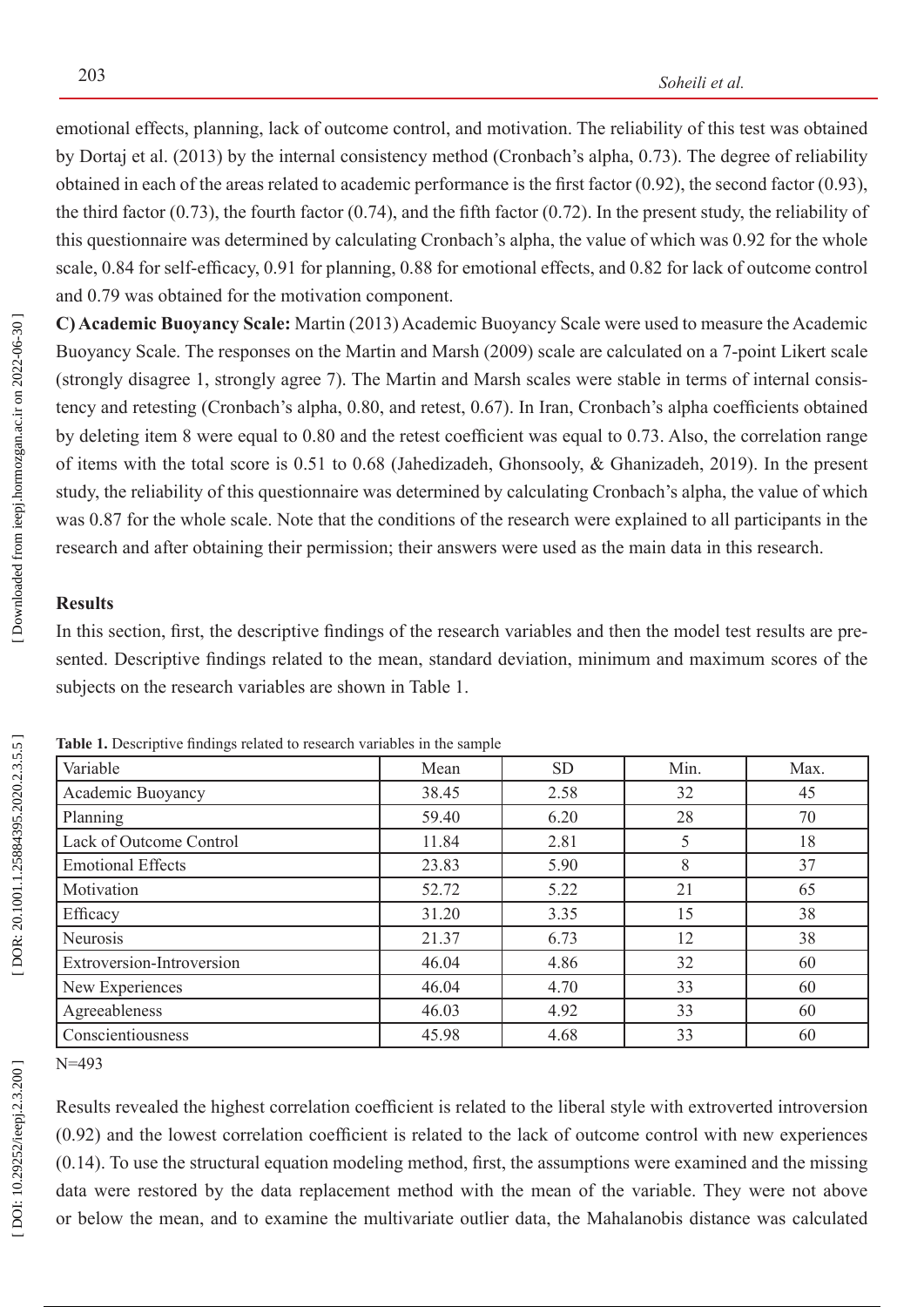along with the significance level for the observed variables. Kolmogorov-Smirnov Test was used to check the normality of the data. Considering that the significance level values in all variables were higher than 0.05, the normality of the research variables was ensured. Tables 2 and 3 present the parameters for measuring the direct relationships of the variables in the whole sample and the suitability indicators of the research model.

| Path                                       | <b>B</b> eta |      | <b>Standard Error</b> | Sig. | Result      |
|--------------------------------------------|--------------|------|-----------------------|------|-------------|
| Personality traits to academic buoyancy    | 0.76         | 0.49 | 0.023                 | 0.01 | Confirmed   |
| Personality traits to academic performance | 0.36         | 0.18 | 0.03                  | 0.01 | Confirmated |
| Academic buoyancy to academic performance  | 0.52         | 0.40 | 0.054                 | 0.01 | Confirmated |

**Table 2.** Parameters for measuring the direct relationships of variables in the whole sample

According to the reported fit indices, CMIN/DF index (3.61) is less than 5, the RMSEA index with a value of 0.072 is less than 0.08, and the GFI, AGFI, NFI, CFI, and IFI indices are higher than 0.9 which indicated a good consistency level. The direct relationships of the variables in table 2 show the standard coefficients of personality traits to academic buoyancy (β = 0.76, P < 0.01), personality traits to academic performance  $(\beta = 0.36, P < 0.01)$ , and academic buoyancy to academic performance (=( $\beta = 0.52, P < 0.01$ ) is positive and significant. To examine the indirect relationships of variables was done through the bootstrap method. Table 3 shows the mediation test of the indirect relationships between the variables of parental personality traits and academic performance based on the mediating variable of academic buoyancy by the bootstrap method.

**Table 3.** Indirect mediation test of parental personality trait variables with academic performance based on the mediator of academic buoyancy variable

| Path                                                                             | Data  | <b>Bootstrap</b> | <b>Bias</b> | Error  | Low Limit | <b>Upper Limit</b> |
|----------------------------------------------------------------------------------|-------|------------------|-------------|--------|-----------|--------------------|
| Parents' personality traits to academic performance<br>through academic buoyancy | 0.821 | 0.080            | 0.0019      | 0.0271 | 0.028     | 0.138              |
| Neurosis to academic performance through buoyancy                                | 0.059 | $-0.061$         | $-0.0017$   | 0.0817 | $-0.223$  | 0.110              |
| Extroverted Introversion to academic performance<br>through academic buoyancy    | 0.355 | 0.0351           | $-0.0045$   | 0.0815 | 0.227     | 0.563              |
| New experiences to academic performance through<br>academic buoyancy             | 0.105 | 0.082            | $-0.0233$   | 0.1734 | 0.227     | 0.358              |
| Adaptability to academic performance through aca-<br>demic buoyancy              | 0.233 | 0.216            | $-0.0173$   | 0.1549 | 0.106     | 0.498              |
| Conscientiousness to academic performance through<br>academic buoyancy           | 0.168 | 0.153            | $-0.0150$   | 0.1657 | 0.172     | 0.475              |

The results of Table 3 revealed that the indirect relationship between personality traits and academic perfor mance through academic buoyancy does not include zero. Therefore, the research hypothesis is confirmed. In other words, the variable (academic buoyancy) mediates the relationship between the exogenous variable (personality traits) and the endogenous variable (academic performance).

#### **Discussion**

The present study was conducted to investigate the mediating role of academic buoyancy in the relationship between personality traits and academic performance of high school students. In this regard, the findings of data analysis by structural equation method indicated that academic buoyancy mediates the relationship be tween exogenous variables (parental personality traits) and academic performance. This finding is consistent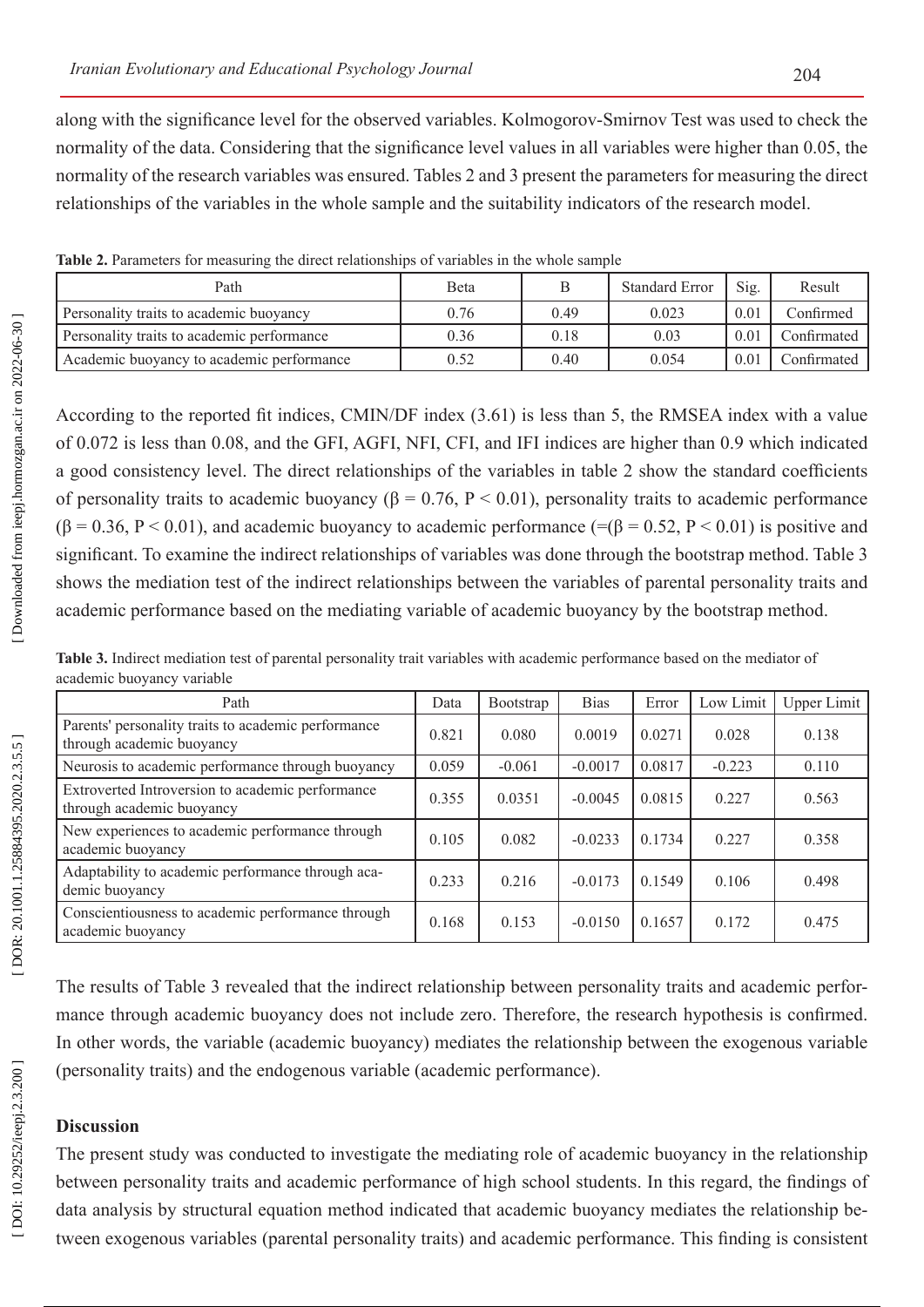with the earlier studies (Hazrati-Viari et al., 2012; Martin, 2013, 2014; Martin et al., 2010). In general, person ality traits such as positive self-concept, sociability, intelligence, adequacy in educational work, self-regula tion and self-regulation, self-esteem, good communication, mental and physical health, and problem-solving skills are among the factors affecting the increase of academic buoyancy. Therefore, we can expect that if students have high positive personality traits and low negative personality traits, they will be better able to do their homework and continue their education with more effort and seriousness, which will lead to their aca demic buoyancy and high motivates and interests them to study and affects their academic performance and lead them to progress in education.

In addition to the findings, the present study also had some limitations. One of the limitations of the present study is that due to the correlational nature of the research, caution should be exercised in causal inference. Considering that the present study has been performed on high school students in Fasa, the results obtained apply to the same community and in generalizing the results to other age and educational groups, caution should be exercised and observed. Self-reporting tools were used to collect data from students and parents, which should be considered as a limitation of self-reporting tools. The results of the present study, like many other studies, may encourage participants to use socially validated methods due to the use of self-report tools instead of studying actual behavior. Also, due to the study of several variables in this study and the simultane ous implementation of questionnaires and its time-consuming, it increased the incidence of fatigue in students.

 We suggest that to better understand and better understand individual and environmental factors as well as cultural and social factors, variables such as religion, self-regulation, and parental resilience should be consid ered in future research. We suggest that in future research, students in other academic courses and separated based on sex be examined. Also, we suggest that interested researchers study demographic variables such as sex, age, socio-economic status, and household income concerning the proposed research model.

**Declaration of Conflicting Interests:** The author(s) declared no potential conflicts of interest with respect to the research, authorship, and/or publication of this article.

**Funding:** The authors received no financial support for the research, authorship, and/or publication of this article.

**Acknowledgements:** We are grateful to all the participants who have contributed to this study.

## **References**

- Bauer, K. W., & Liang, Q. (2003). The effect of personality and precollege characteristics on first-year activities and academic performance. Journal of college student development, 44(3), 277-290.
- Chamorro-Premuzic, T., & Furnham, A. (2003). Personality traits and academic examination performance. European journal of Personality, 17(3), 237-250.
- Collie, R. J., Martin, A. J., Bottrell, D., Armstrong, D., Ungar, M., & Liebenberg, L. (2017). Social support, academic adversity and academic buoyancy: a person-centred analysis and implications for academic out comes. Educational Psychology, 37(5), 550-564.
- Colmar, S., Liem, G. A. D., Connor, J., & Martin, A. J. (2019). Exploring the relationships between academic buoyancy, academic self-concept, and academic performance: a study of mathematics and reading among primary school students. Educational Psychology, 39(8), 1068-1089.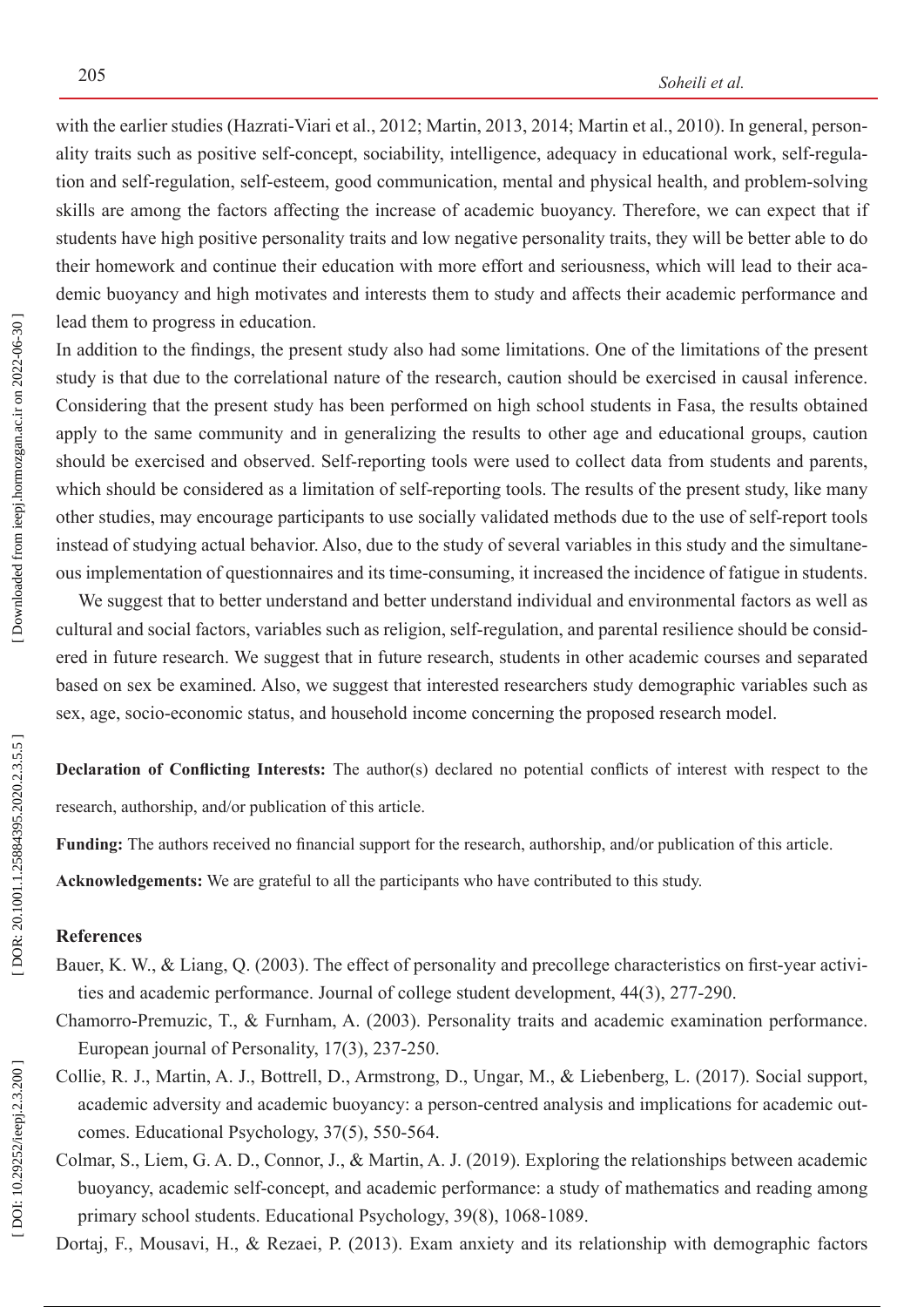among new students in Hormozgan University of Medical Sciences. Hormozgan Medical Journal, 17(4), 365-374.

- Galla, B. M., Wood, J. J., Tsukayama, E., Har, K., Chiu, A. W., & Langer, D. A. (2014). A longitudinal multi level model analysis of the within-person and between-person effect of effortful engagement and academic self-efficacy on academic performance. Journal of School Psychology, 52(3), 295-308.
- Ghorbani, E., Zahrakar, K., & Mohsenzadeh, F. (2020). The effectiveness of rational emotive behavior therapy-based education in students' academic burnout and buoyancy. PSYCHOLOGY AND EDUCATION, 57(2), 95-100.
- Hakimi, S., Hejazi, E., & Lavasani, M. G. (2011). The relationships between personality traits and students' academic achievement. Procedia-Social and Behavioral Sciences, 29, 836-845.

Hazrati-Viari, A., Rad, A. T., & Torabi, S. S. (2012). The effect of personality traits on academic performance: The mediating role of academic motivation. Procedia-Social and Behavioral Sciences, 32, 367-371.

Jahedizadeh, S., Ghonsooly, B., & Ghanizadeh, A. (2019). Academic buoyancy in higher education. Journal of Applied Research in Higher Education.

- Joshanloo, M., Daemi, F., Bakhshi, A., Nazemi, S., & Ghafari, Z. (2010). Construct validity of NEO-person ality inventory-revised in Iran. Iranian Journal of Psychiatry and Clinical Psychology, 16(3), 220-230.
- MacCann, C., Jiang, Y., Brown, L. E., Double, K. S., Bucich, M., & Minbashian, A. (2020). Emotional intelligence predicts academic performance: A meta-analysis. Psychological Bulletin, 146(2), 150.
- Martin, A. J. (2013). Academic buoyancy and academic resilience: Exploring 'everyday'and 'classic'resilience in the face of academic adversity. School Psychology International, 34(5), 488-500.
- Martin, A. J. (2014). Academic buoyancy and academic outcomes: Towards a further understanding of stu dents with attention□deficit/hyperactivity disorder (ADHD), students without ADHD, and academic buoyancy itself. British Journal of Educational Psychology, 84(1), 86-107.
- Martin, A. J., Colmar, S. H., Davey, L. A., & Marsh, H. W. (2010). Longitudinal modelling of academic buoy ancy and motivation: Do the 5Cs hold up over time? British Journal of Educational Psychology, 80(3), 473-496.
- Martin, A. J., & Marsh, H. W. (2009). Academic resilience and academic buoyancy: Multidimensional and hierarchical conceptual framing of causes, correlates and cognate constructs. Oxford Review of Education, 35(3), 353-370.
- Martin, A. J., & Marsh, H. W. (2020). Investigating the reciprocal relations between academic buoyancy and academic adversity: Evidence for the protective role of academic buoyancy in reducing academic adversity over time. International Journal of Behavioral Development, 44(4), 301-312.
- Mayer, J. D. (2007). Asserting the definition of personality. The online newsletter for personality science, 1(1), 1-4.
- Miller, S., Connolly, P., & Maguire, L. K. (2013). Wellbeing, academic buoyancy and educational achievement in primary school students. International Journal of Educational Research, 62, 239-248.
- Motowidlo, S. J., Hooper, A. C., & Jackson, H. L. (2006). Implicit policies about relations between personal ity traits and behavioral effectiveness in situational judgment items. Journal of Applied Psychology, 91(4), 749.
- Poropat, A. E. (2014). A meta□analysis of adult□rated child personality and academic performance in prima-